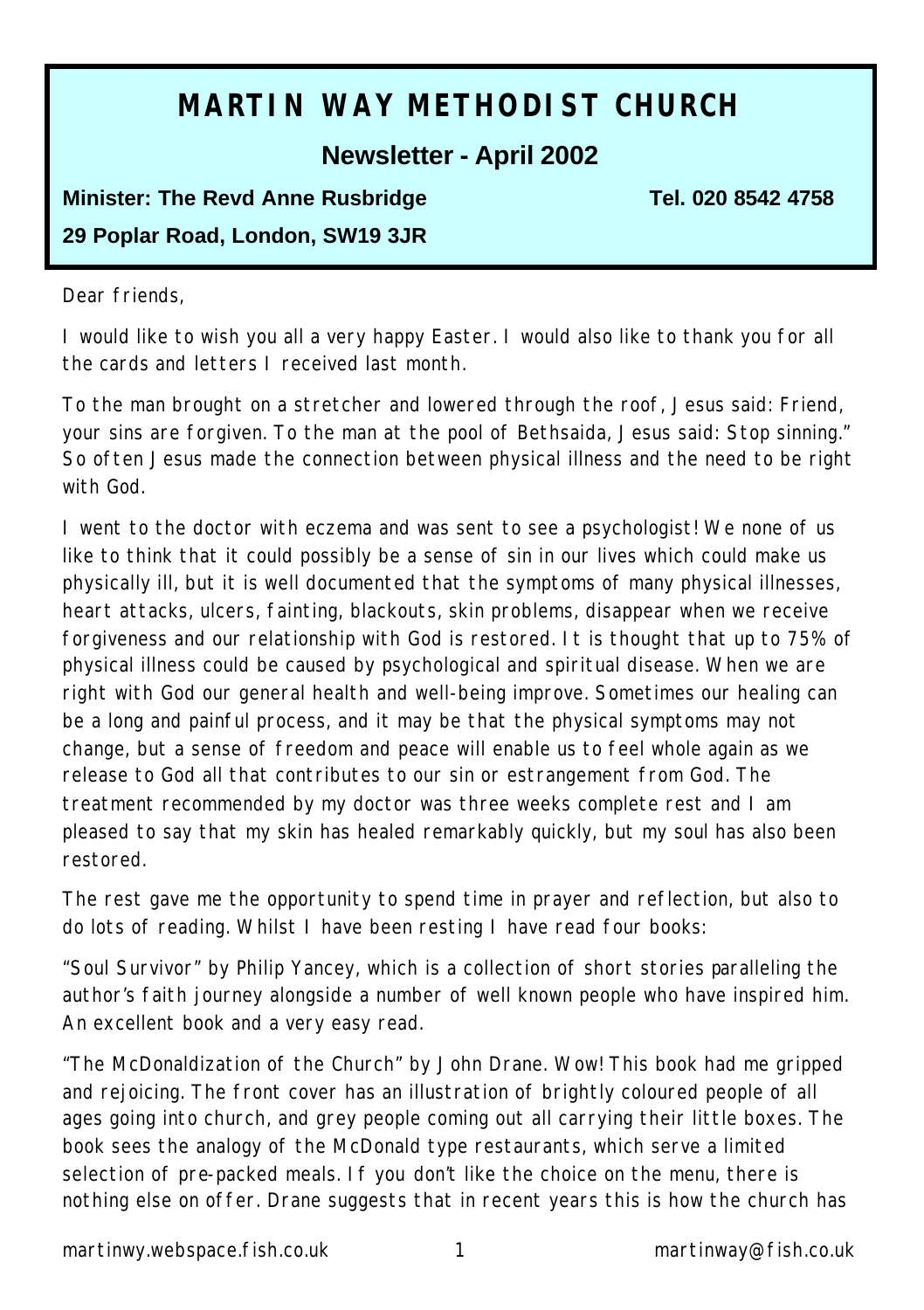become. At a time when there are more people than ever searching for a spiritual meaning in life, the church is failing to rel ate to most people because of its reluctance to change. This book shows how Jesus and the early church used all forms of creative arts and inter-active dialogue to enable people to understand the love of God, whereas today many churches seek to "conduct" worship from a pulpit thus segregrating priests and laity, and denying the people the opportunity to respond. We often try and hold on to the past because we are afraid of the church declining any more, but the word of God will never die. Whilst we may see the demise of the church as we know it, our Easter hope is the promise of resurrection, and who knows what wonderful gifts God has in store for us if we would only let go of the burger in the box and move into the food court with its variety and choice.

"Calling and Character" by William Willimon. Although this book is specifically about the calling to the ordained life, it would be a very valuable read for anyone who seeks to understand better the work of ministry. Through the book Willimon constantly reiterates the need for clergy to place at the top of their priorities time spent in prayer, bible study and theological reading. It is this that facilitates the work of ministry not the constant activity, and this is good advice for us all. Willimon says that much havoc has been wreaked in the world due to our ceaseless work and striving. "Babel is the result of human busyness". We all need to spend more time resting in the presence of God, and placing worship and praise at the top of our agenda.

Without doubt the most significant book I read was "What's so amazing about Grace?" by Philip Yancey. I read the book in three days. As I read each page I felt as if the grace of God was being poured out on me. This book is such an easy read and yet explains in the most profound way the nature of forgiveness and the amazing grace of God. Every Christian should read it. I'm going to put two copies on the church bookstall, Please read this book, but be warned, it may change your life for ever! Are you prepared?

Happy reading,

*Anne.*

### **Come into the garden!**

For some years Ted Ashwood has created and maintained a lovely memorial garden behind the church. Maintaining a garden is hard work and so helpers have been recruited to try to retain Ted's high standards.

martinwy.webspace.fish.co.uk 2 martinway@fish.co.uk Although we want to keep the garden as a beautiful place for relaxation and enjoyment, we also want to reduce the dependence on annual plants as these are costly to replace every year, they need a lot of water in summer and they tend to make the garden labour intensive. We hope to convert the beds into herbaceous/shrub borders which will provide colour throughout the year. We have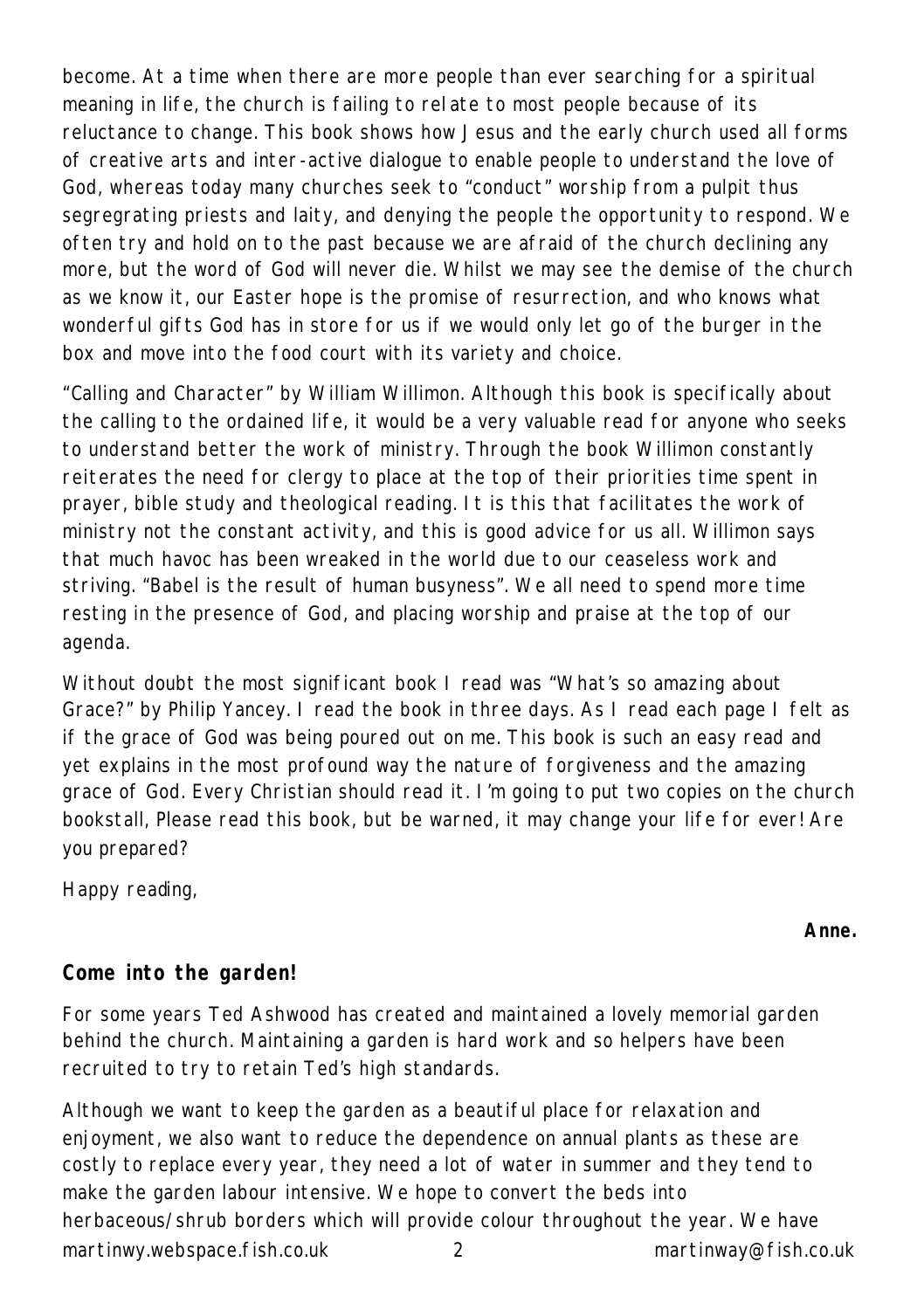some shrubs already, what we need is herbaceous perennials to provide flowers and ground cover. To this end we would request the help of church members in the following ways:-

- 1. If you have perennials in your garden such as penstemons, geraniums, begonia, anemones, hellebores, to name but a few and if these perennials need dividing, or they have produced new seedlings, please think of the church garden before throwing the extra plants away. If you can spare some plants, it would be helpful if you would attach a label to each one giving its name (English name will do), the months for flowering, the colour of the flower and the approximate height of the plant. This information will help us to select suitable sites for each plant.
- 2. If you have rooted cuttings of flowering shrubs or herbaceous perennials, and would like to find the youngsters a good home, we will try to provide one for them. Please label the plants as above.
- 3. With fewer annuals the garden could look dull during the summer months, when it is used quite intensively. To overcome this problem, we are inviting the clubs and societies within the church to each plant a pot to place on the patio. For example, we could have a Guides pot, a Midways pot, a Men's Supper Club pot. Colourful, original creations will be welcome. The pots will need watering, but this can be covered by someone from each club/society watering all the pots on the day/evening that the club meets. I am writing to the leader of each club in the church, to assess the interest in sponsoring and giving free reign to their creativity with a patio pot.
- 4. If any member of the congregation would like to see particular plants in the garden we would welcome any ideas, also if anyone plants seeds of either annuals or perennials and they are too successful in rearing the new plants, we would welcome any gifts.

We hope to have a successful year in the garden and we hope that you will be able to enjoy, not only the fruits of our labours, but your own involvement.

The gardening team includes:-

Ted Ashwood, Jean Butland, Gwen Edwards, Derek and Mary Heaton, Joan Harding, Lesley Mortley, Pauline Riley and Mike Rusbridge

### **Elizabethan Flower Arrangement Group**

Saturday 18 May: Enchantment of the Season: in the Church Hall: a flower arrangement demonstration by Christina Wallis. 7.30 pm (doors open 6.45): tickets £6.50: for more details ask Lin Edmonds (8648-9991) or Doris Bedborough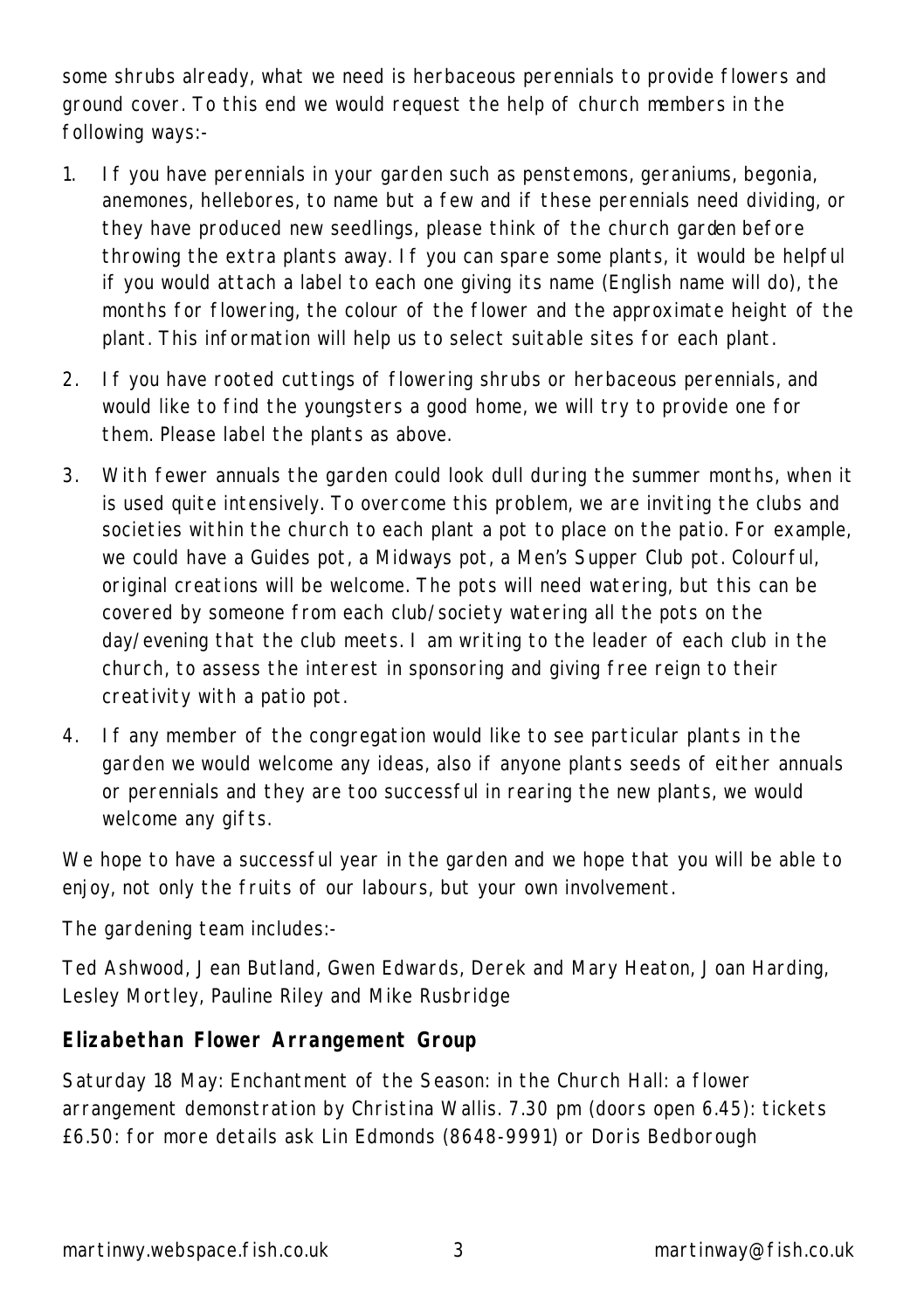### **Challenged To Reconcile - Women's World Day Of Prayer**

The service this year was compiled by the women of Romania and was based on the Romanian Orthodox traditional liturgy. At St. John Fisher we were met by ladies in the traditional dress which is still worn at religious festivals and on special occasions. They offered us bread and salt as a sign of welcome and hospitality. The country ranges from mountains to plains and is rich in natural resources such as iron, gold and uranium and its great variety of flora and fauna includes rare species such as pelicans and bustards - with the river Danube flowing into the Black Sea where there are resorts and health spas.

People still struggle after years of difficulty and oppression, but they are resilient and do not lose hope. This is evident in their faith and hope in God and in their country.

In learning more about their country, the culture from which they come and the difficulties many of them face we cannot help but be Challenged to Reconcile' and this was the theme of the service.

The speaker was Major Rosemary Randall of the Salvation Army who shared her own experience with us. The following is an extract from her address -

"Some time ago I had the privilege, along with eleven colleagues, to take relief aid out to Romania. The relief aid consisted of clothing, toiletries, food, medical aid and toys, which was to be taken to a town called Yashti, not far from the Russian border. Four colleagues took turns in driving the relief truck, whilst I myself and three others did four hourly shifts in driving the mini-bus. We drove through Belgium, France, Germany, Switzerland, Hungary and then into Romania. In Romania we drove through some beautiful and picturesque countryside. We saw windmills, wayside shrines and many of the village houses had old pumping wells in their front gardens. As we passed through the villages, we handed out fruit and sweets - the children were really delighted with their gifts. Finally, on arriving in Yashti we went straight to the church where we unloaded the relief aid with the help of church members.

After this I was taken to stay with a family of five - Dittron and Anna and their three daughters, who lived in a block of flats in quite a run-down' and dismal area. They were fairly poor but shared what they had.

At five am the bath taps were turned on until the bath was full, as by 6 am all water in the flats was officially turned off. This was a daily occurrence. Water was then taken from the bath to meet all the needs of the day - and what was left was shared - as one by one the family had a bath."

The introduction to the service by the two voices of Romania had spoken of the political and economic changes that have taken place in Romania since the 1980s which, despite the enjoyment of peace and democracy, have made daily life difficult for many ordinary citizens. Food prices are high, many families are burdened by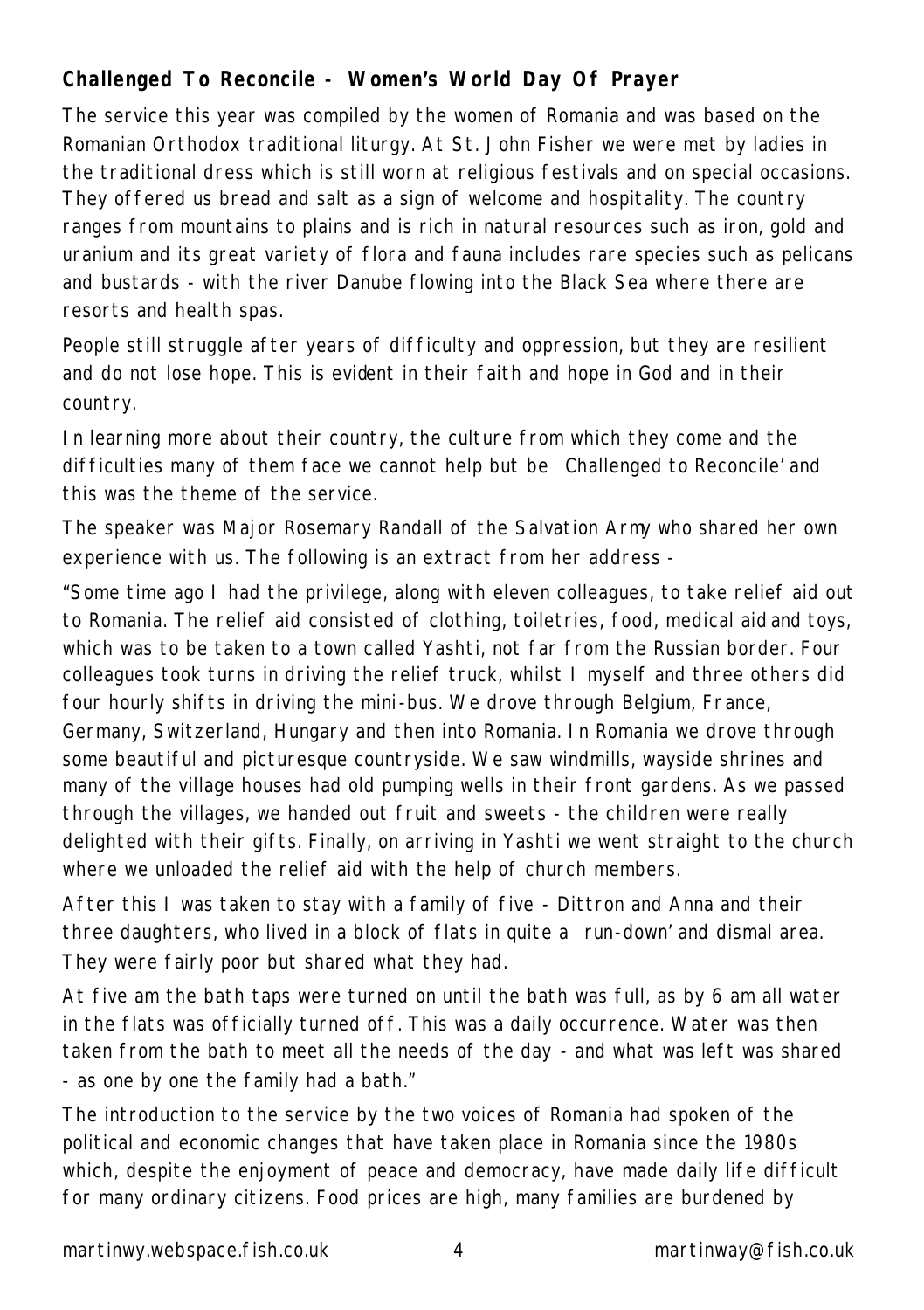unemployment and poverty and housing conditions are difficult. There are many abandoned people and the gap between rich and poor is growing rapidly. There is a great need for change and the churches are called to make their influence felt.

The Bible reading was taken from 1 Samuel 25, the story of David and Nabal's wife Abigail. Four women readers then commented:-

"Abigail is a wise woman. She immediately realises the danger that threatens them. We, too, have to be wise, in order to recognise the signs of our times and to be aware of the destructive trends or forces in our society.

Abigail is a courageous woman. She dares to face her strong and armed enemy without any weapon in her hands. We too, have to be courageous, to name the injustice and to protect the weak.

Abigail is a faithful woman. She believes in God, the Divine Creator and Holy One of Justice. We too, have to be faithful, acknowledging God as the Lord of the universe. God will inspire us and guide us in all our deeds.

Abigail is a woman with prophetic powers. She speaks to the future King David about his dynasty. She prevents David from killing innocent people by reminding him of the role which God has reserved for him. We, too, have to pass on a message. We are called to be ambassadors and to beseech others, "Be reconciled".

While we prayed in London women in Israel and Palestine were also praying for peace. Despite roadblocks and shelling there were services in Jerusalem, Ramallah, and Bethlehem. Mrs Suad Younan spoke at the Jerusalem service, challenging Palestinian mothers to take a strong role in peacemaking and reconciliation. She said "It is, unmistakably and unequivocally, the role of mothers at these times to awaken the conscience of leaders and politicians, to admonish and show them where and how they have failed. Suffering Palestinian mothers and suffering Israeli mothers join league to work for justice, peace and reconciliation for the sake of our children."

Major Randall had quoted Pope John Paul II in her address -

"There is a word that must be part of the vocabulary of every Christian, especially when barriers of hate and mistrust have been constructed. This word is reconciliation, Leave your offering and be reconciled with your brother'. This command of Jesus is stronger than any barrier of human inadequacy or malice can build ... there is one source of power that is stronger than every disappointment, bitterness or ingrained mistrust, and that power is Jesus Christ, who brought forgiveness and reconciliation to the world.". The service concluded with a message and challenge for us all individually: each one of us was asked to place our hand on our neighbour's shoulder and thus linked together the leader spoke "Jesus Christ calls upon me to work for reconciliation. Receive then this call and pass on the challenge to reconcile." It was a moving end to a challenging service.

#### *Rosemary Keen*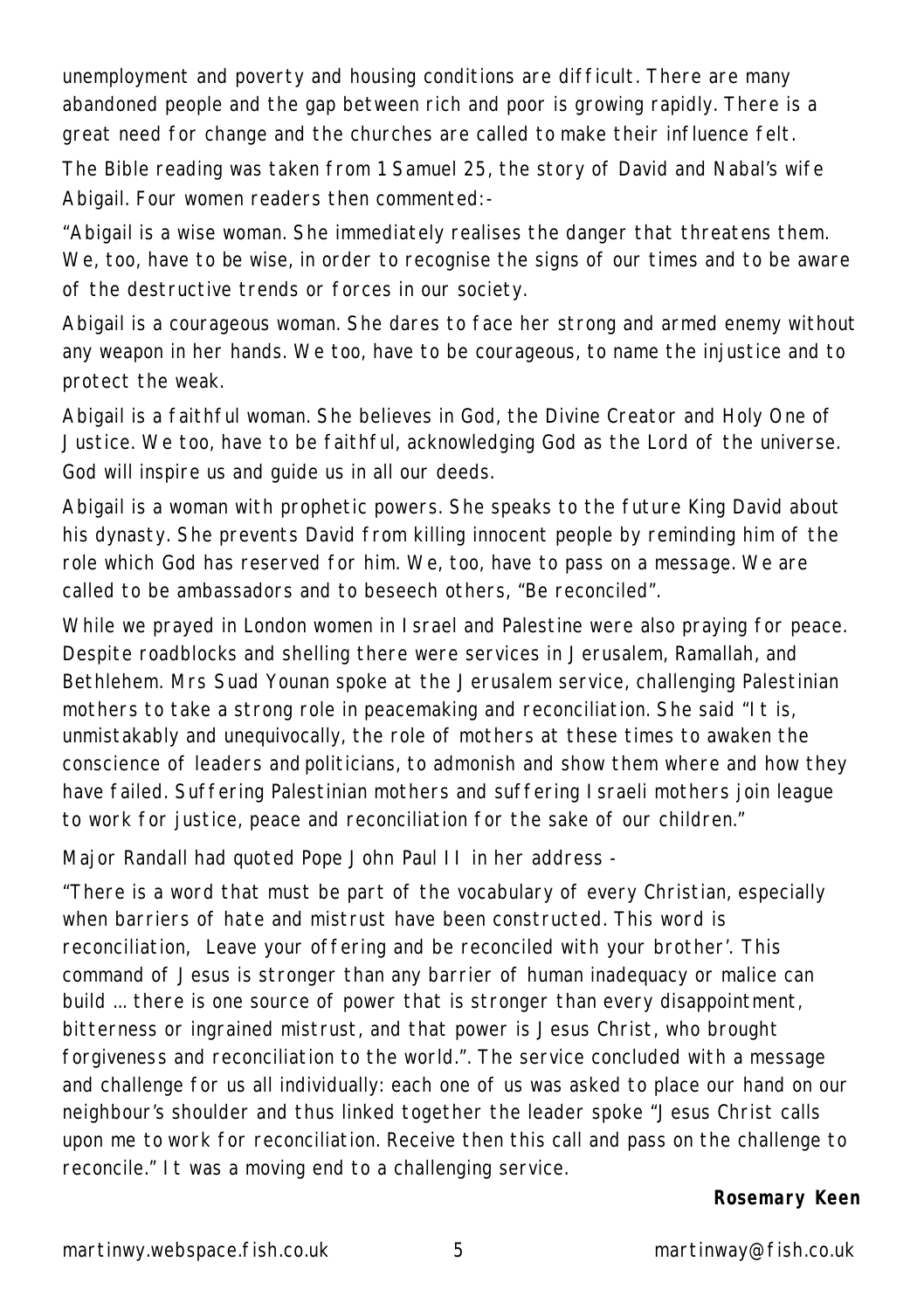### **The Al Ahli Hospital In Gaza: Report Of Local Group Visit**

A sign at the checkpoint for entry to Israel from the Palestinian Territory of Gaza declares, "Better the pains of peace than the agonies of war". For an 11-person Church Mission Society visit to Gaza this week (Monday Feb 11) offered a first-hand taste of war agonies. No sooner had the group joined the staff of the CMS-founded Al Ahli Hospital in Gaza for a communion service than aircraft were heard overhead. As worshippers exchanged The Peace the chapel lights flickered and then came the dull thud of explosions nearby.

Later, inside the hospital's office block, the group was able to watch the aftermath of the Israeli action on the local cable channel... One of the group, from Guildford, commented "I will never forget that communion service, the sound of the bombs and my thoughts of the suffering they were no doubt bringing. I was appalled at what seemed to me to be the utter senselessness of bombing in an area crowded with civilians including women and children already struggling for their very existence". It emerged that the Israeli action had hit a Palestinian Authority security compound containing a prison, less than a mile from the Al Ahli Hospital, injuring at least 30...

This was the first daytime raid on Gaza for about three weeks. The night before, however, Israeli warplanes conducted a raid that hit United Nations offices, injuring staff. "With jets coming and going, last night was very scary," Suhaila Tarazi, director of the Al Ahli Hospital, told the group. We [Arabs and Israelis] are children of Abraham. We are brothers but because of politics we are blood' brothers."

Constantine Dabbagh of the Gaza office of the Near East Council of Churches, and himself a Palestinian refugee, said, "The aim, perhaps, is not so much to maim or kill as to traumatise people... For my generation hope seems to have passed, but we don't say that to the younger generation. They must go on."

Meanwhile, the Al Ahli, Gaza's sole Christian hospital, remains a beacon of hope and compassion in an area with over 60% unemployment. The hospital currently provides 105 of the 960 hospital beds that serve Gaza's 1.2 million population. It has an ambulance and emergency unit on standby. Even so there are severe shortages of medical supplies and the operating theatre is only open three days a week except for emergencies. A staff of 185 has been cut to 80 ... and no overtime payments.....

Last Monday's communion service was the first held in the Al Ahli chapel in many weeks. Twice, recently, the Anglican Bishop in Jerusalem, the Rt. Rev Riah Abu el-Assal, whose diocese includes Gaza, has been turned back at the checkpoint while attempting to visit.

Palestinian spokeswoman Hannan Ashrawi told the CMS group: "They [the Israelis] are targeting the very existence of the Palestinian people, destroying our institutions and breaking our spirit. But no army has defeated a nation and no colonial occupation can last for ever." *[CMS News Release 13 February 2002]*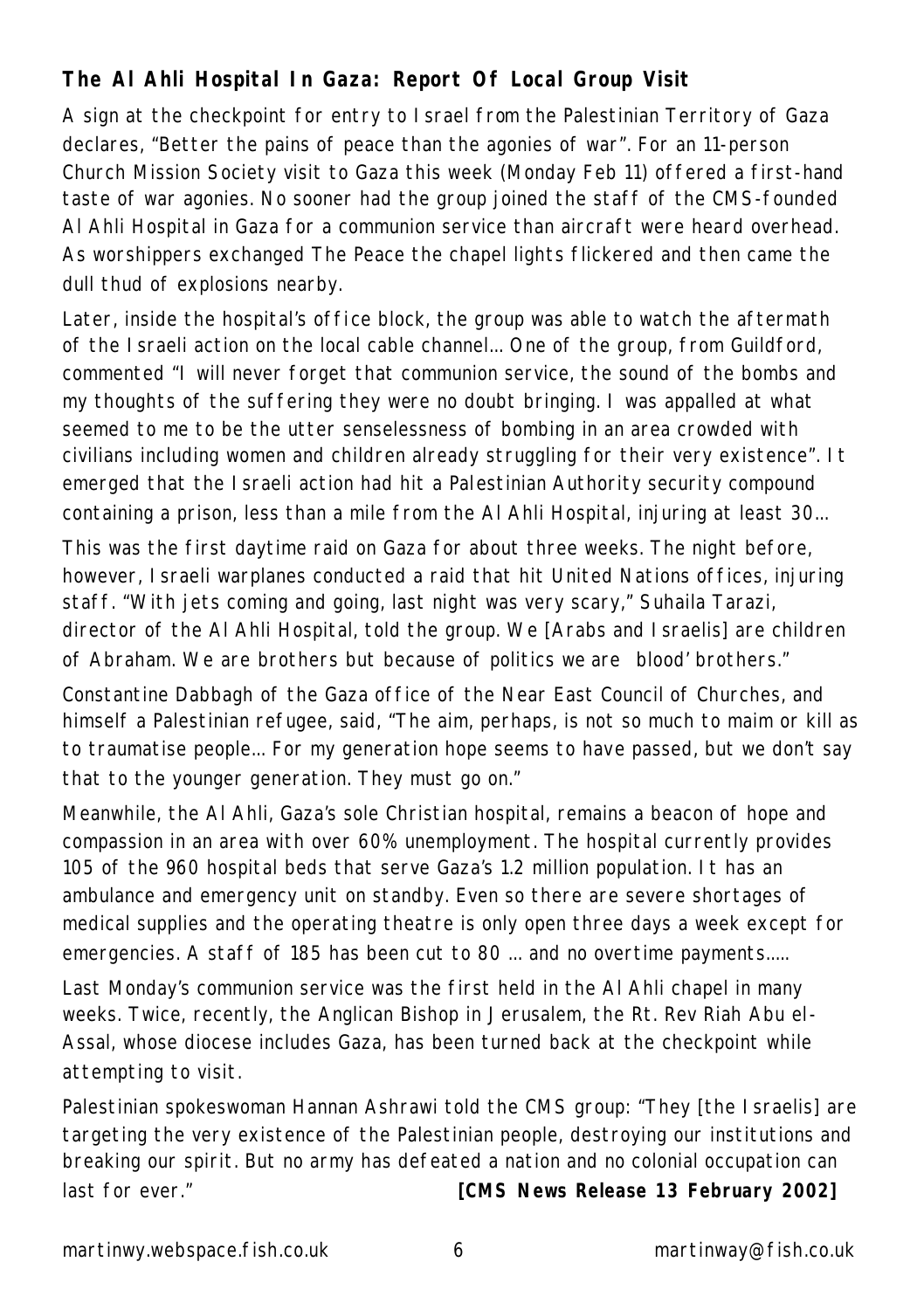### **Family News**

Christine Fincham would like to thank all friends at Martin Way church for their kind thoughts in words and prayers during this stressful period. Hetty has been in Springfield Hospital since last December with a mental disability affecting her speech. She does keep fairly cheerful and always has a smile when I visit her

### **London Marathon - Sponsor Steve!**

On 14 April Steve Pallister will be running the London Marathon. You may have seen him after church, covered in mud following his gruelling 20 mile run!

He has decided to run for the National Meningitis Trust. This is very important to us as a family as Alex had it as a baby and was very ill. We were lucky Alex survived, but many don't.

If anyone would like to sponsor Steve (any amount welcome) see Annemarie or Steve. Thank you!

#### *Annemarie*

#### **Christian Aid Week**

Christian Aid Week this year begins 13 May 2002. If you would like to help with the door to door collection please see Mike Rusbridge. There are about 12 roads allocated for Martin Way, so the more help then the easier it will be.

On Sunday 19 May, to mark the end of Christian Aid week, there will be a sponsored walk round part of London, covering many churches. Mike will be walking again this year, so if you would like to join him on the walk please let him know and ask for a sponsorship form

#### **News From Our Neighbours**

ST. MARY MERTON are holding an auction of quality items on Saturday 13 April in the Church Hall Church Path. More details from Graham Clark 8542-9101

ST. JAMES' Summer Fair this year will be on 25 May

### **Dates For Your Diary**

Thursday 25 April **General Church Meeting** 8pm

Items for the next issue of the Newsletter (May) should be with the editor, Rosemary Keen, by Sunday 14 April at the latest.